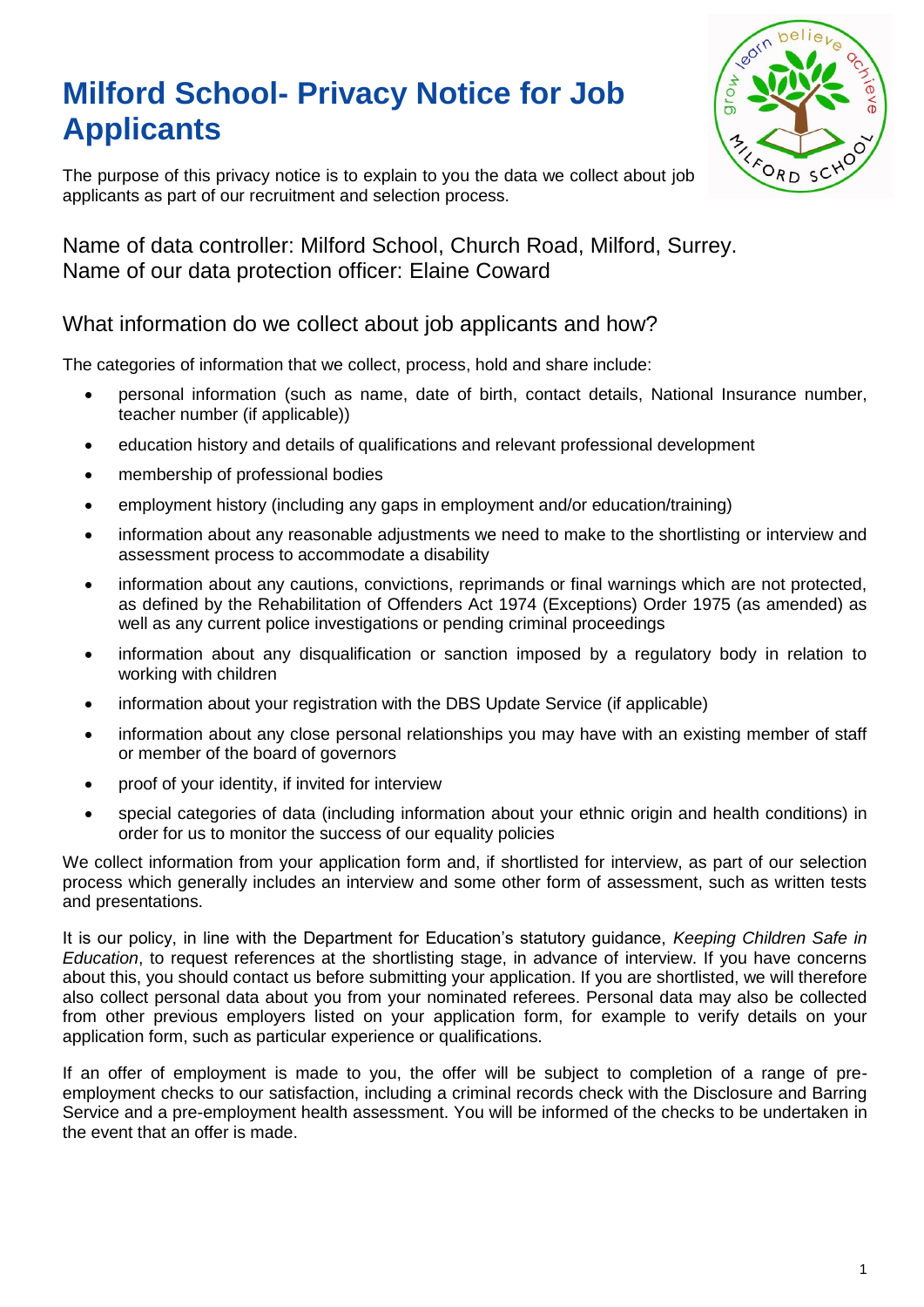# Why we collect and use this information

We process data from job applicants in order to undertake the recruitment process and, for the successful applicant, to enter into a contract of employment. In particular it is used to:

- administer the application, shortlisting and selection process
- assess your suitability to work with children and young people
- inform the development of recruitment and retention policies
- defend legal claims
- monitor protected characteristics in order to promote equality at work

We do not make recruitment decisions based on automated decision-making.

#### The lawful basis on which we process this information

We process this information about you because the processing is necessary for us to enter into an employment (or other work-related) contract with you. We also need to process this information to ensure that we are complying with our legal obligations and in particular with the DfE statutory guidance document, *Keeping Children Safe in Education*, such as by carrying out pre-employment checks on your right to work in the UK and with the Disclosure and Barring Service.

We have a legitimate interest in processing data from job applicants in order to administer the recruitment process, to monitor compliance with our policies, to defend any legal claims and to ensure that the most suitable applicant is appointed to the role, based on an assessment of their likely performance amongst other factors. We do not rely on legitimate interests as a reason for processing data unless we have first considered the rights and freedoms of the individuals affected and determined that these do not override the interests we have identified.

We process special category data, such as information about your ethnic origin or health, as part of our equal opportunities monitoring process and in order to meet legal obligations (such as the requirement to make reasonable adjustments for job applicants with a disability). This information is collected with the express consent of job applicants. Consent may be withdrawn by an applicant at any time.

We may offer to contact unsuccessful applicants within a period of six months following the application if another suitable vacancy arises. Information is only used in this way with the express consent of applicants, which may be withdrawn at any time.

If we wish to process your personal data for a new purpose we will inform you of any additional processing.

## Collecting this information

Personal data provided to us as part of the recruitment and selection process is generally given on a voluntary basis and, as such, you have a choice as to whether you provide information to us. However, failure to provide information may mean that your application cannot be processed. You should also be aware that providing false or misleading information (including by omission) may result in your application being rejected and could also be treated as a disciplinary offence in the event that employment is subsequently offered to you.

Posts in our organisation are exempt from the Rehabilitation of Offenders Act 1974 (as amended). If you decide to submit an application form, you must disclose any cautions and convictions, even if they are spent, **other than** protected cautions and convictions (i.e. those which have been filtered out). Details on the filtering rules applicable to certain offences can be found on the Gov.uk website: [https://www.gov.uk/government/collections/dbs-filtering-guidance.](https://www.gov.uk/government/collections/dbs-filtering-guidance)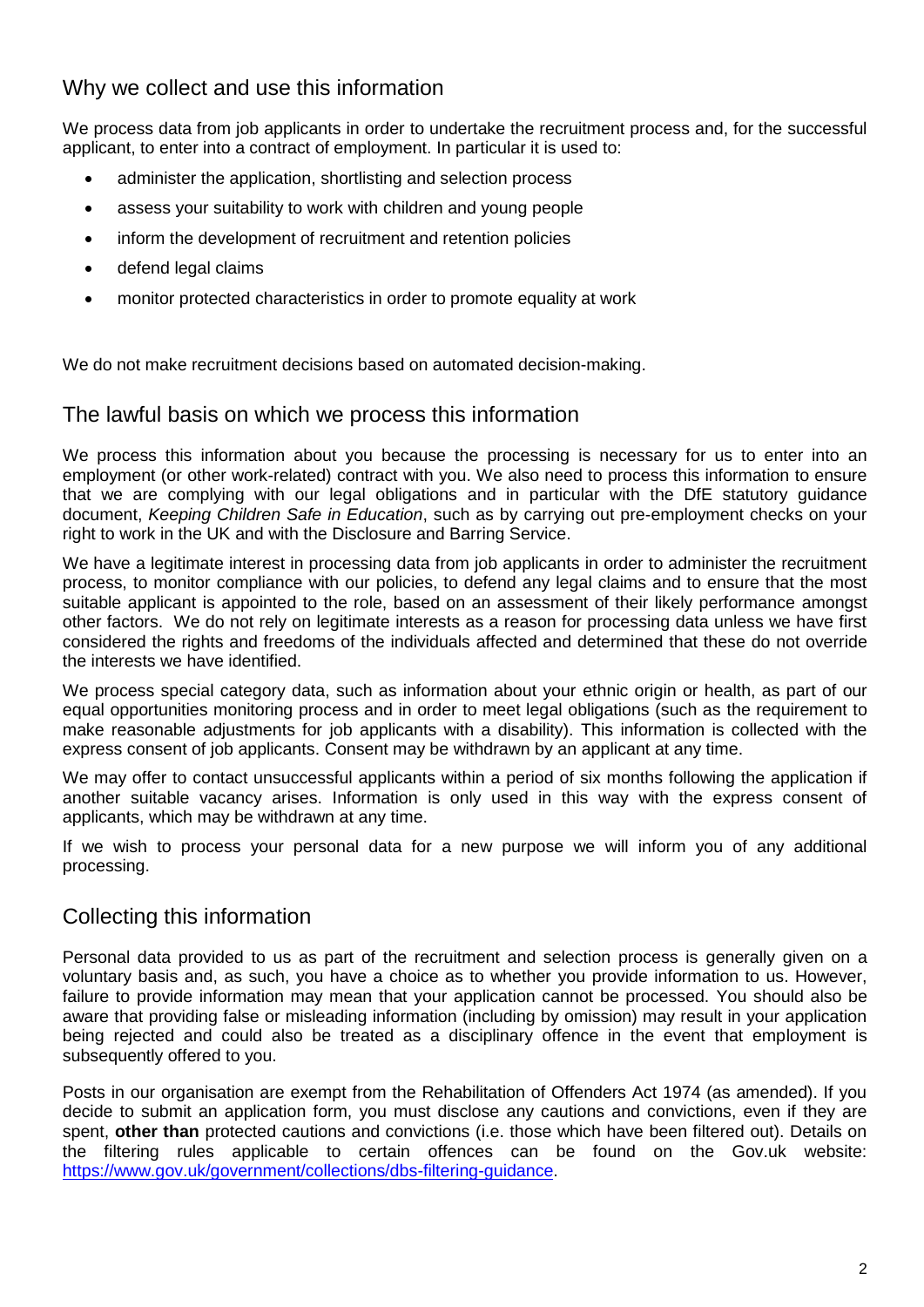Equality monitoring information is undertaken only for the purposes of evaluating our equality policies. It is not mandatory and its provision or otherwise will have no effect on the processing of your application form.

## Storing this information

Information from your application form and from the shortlisting and selection process will be stored in a paper-based file, in electronic records within our HR system and also in other IT systems, including email.

A copy of your application form and all other personal data collected during the recruitment and selection process will be held as follows:

For **successful applicants** this will be transferred to a personnel file where it will be held securely. You will be given a workforce privacy notice upon appointment which will explain how we will hold and process your data as an employee.

For **unsuccessful applicants**, securely for a period of six months.

## Who we share this information with and why

Your information will be shared with school staff with a recruitment responsibility. This will include members of our HR and administrative staff, those responsible for shortlisting and interviewing and managers within the relevant area of work or department. Equality monitoring information is separated from the application form upon receipt and is not shared with those responsible for shortlisting and interviewing.

We do not share information about job applicants with anyone without consent unless the law and our policies allow us to do so.

We will not share your data with third parties unless and until an offer of employment is made to you. At that stage, your data will be shared to fulfil legal requirements, obtain or provide necessary information or because the third party processes data on our behalf. These third parties include:

- The Disclosure and Barring Service in order to undertake a criminal record check
- Suppliers and consultants that provide us with a service, such as occupational health, HR or legal services
- Relevant professional bodies in order to verify your qualifications (such as the Teaching Regulation Agency for teaching posts)

When we appoint third parties to process data on our behalf, the third party is also required to process the data lawfully and fairly and in a manner that ensures appropriate security of the data, using appropriate technical or organisational measures to protect against unauthorised or unlawful processing and accidental loss.

We do not transfer your data to countries outside the European Economic Area.

#### Requesting access to your personal data and your rights as a data subject

Under data protection legislation, you have the right to request access to information about you that we hold. To make a request for your personal information, contact our data protection officer (details at the beginning of this document).

You also have the right to:

- restrict processing of your data in certain circumstances;
- prevent processing for the purpose of direct marketing;
- object to decisions being taken by automated means;
- object to the processing of your data where we are relying on our legitimate interests as the lawful basis for processing;